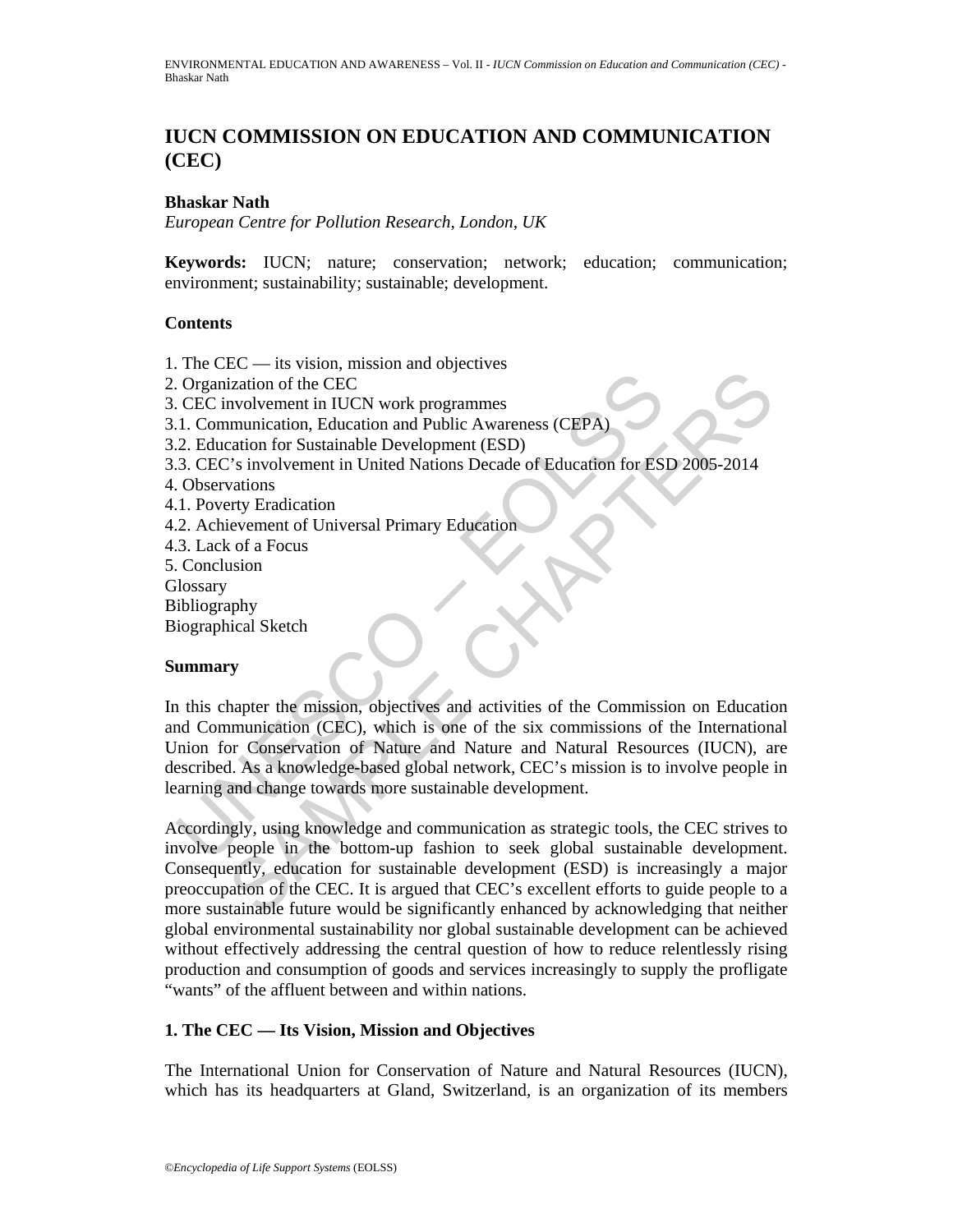currently (2004) numbering 1032. Of these 730 are national non-governmental organization (NGO) members, 112 government agency members, 80 state members (the Islamic Republic of Iran being the latest state member), 77 international NGO members, and 33 affiliate members. The IUCN is financially supported mainly by donations from its West European and North American members, multilateral organizations such as the World Bank and United Nations Development Programme (UNDP), and NGOs and foundations such as the World Wildlife Fund (WWF) and the Ford Foundation.

The Commission on Education and Communication (CEC) is one of the six commissions of the IUCN whose vision is to help create "a future where social institutions and groups are enabled and engaged to create a just world that values and conserves nature" (www.iucn.org). Every four years both CEC mission and objectives are agreed by its members at the World Conservation Congress, also held every four years. The 2000-2004 CEC mission approved by its members at the World Conservation Congress 2000 is:

"To champion the strategic use of communication and education as means to engage in learning and empowering stakeholders to participate in achieving IUCN's mission to influence, encourage, and assist societies throughout the world to conserve the integrity and diversity of nature and to ensure that any use of natural resources is equitable and ecologically sustainable" (www.iucn.org).

resourcess, also<br>
resourcess. The 2000-2004 CEC mission approved by its members<br>
onservation Congress 2000 is:<br>
To champion the strategic use of communication and education as meaning and empowering stakeholders to partici d by its members at the World Conservation Congress, also held every fothe 2000-2004 CEC mission approved by its members at the World Conservation cogress 2000 is:<br>
mpion the strategic use of communication and education as The CEC is a knowledge-based network concerned with involving people in learning about, and making progress towards, sustainable development through prudent management of biodiversity and natural resources. As such, both dissemination of essential knowledge and raising public awareness are important strategic elements of CEC activities. Currently the knowledge-base of the CEC comprises over 600 experts, drawn mainly from governments, NGOs, international organizations and academia of more than 90 countries. They provide essential knowledge inputs to IUCN managers and policy-makers for both framing policy and realizing policy objectives.

The 2000-2004 CEC Work Programme is targeted at realizing the following objectives (www.iucn.org):

- 1. The CEC network is constituted, managed, funded and capacity enhanced to implement the CEC program so that IUCN members, commissions and IUCN staff
	- Recognize the need to manage and integrate education and communication in programs, projects and policies;
	- Can effectively manage and integrate education and communication to influence perceptions, engage stakeholders, build skills, undertake marketing, manage networks and relations in their work;
	- Are advised on the basis of managing knowledge in appropriate ways to meet the needs of learning in IUCN including the development of skills;
	- Are advised on how to manage learning within organizations and in communities.
- 2. Major conventions and international agreements relevant to IUCN's mission are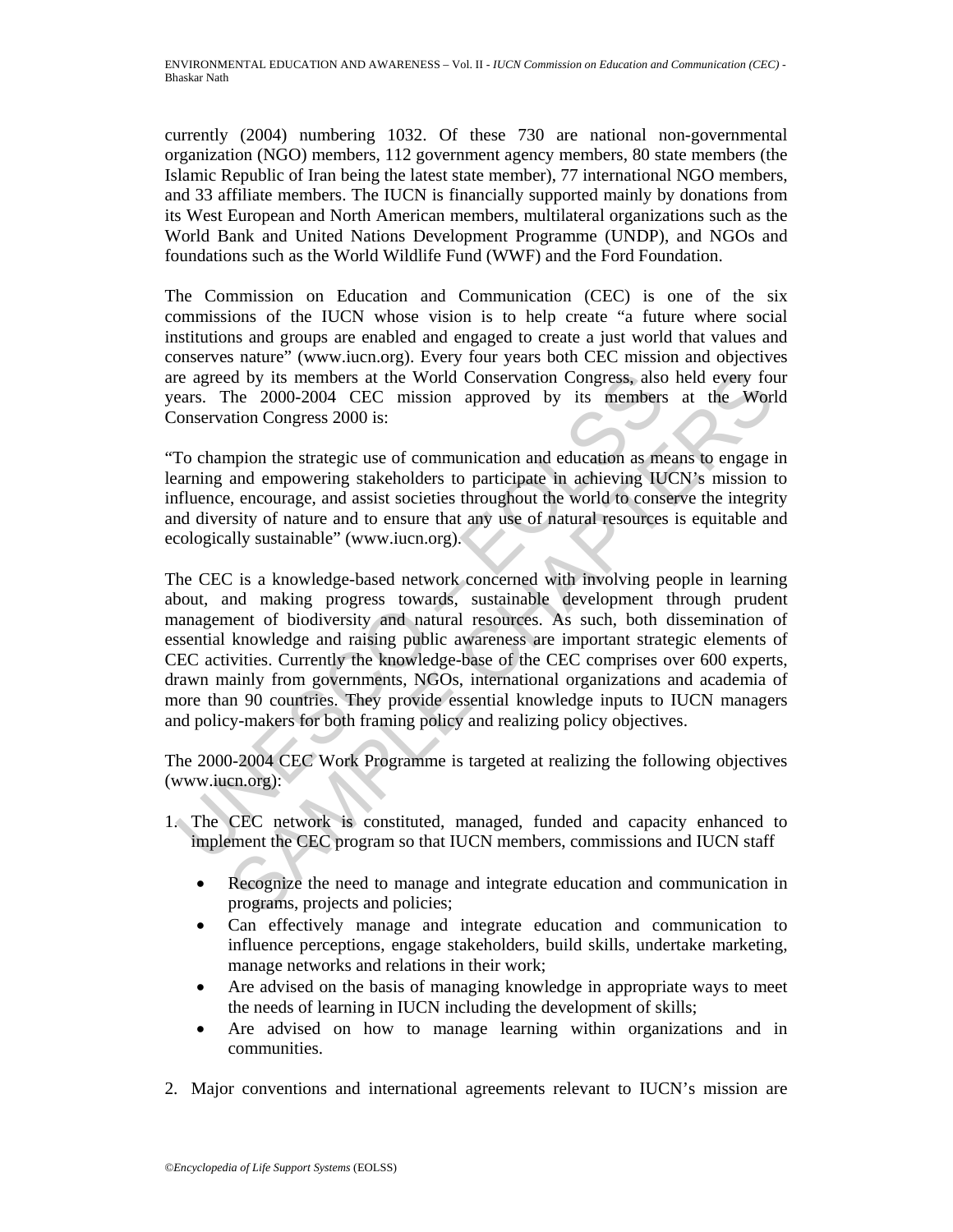supported through advocacy for and training in effective management of communication and education.

3. Support the development of education programs relevant to IUCN's mission for influential sectors.

CEC's mission and objectives during 2005-2008 is under preparation and will be approved by the IUCN members at the Third World Conservation Congress to be held in Thailand. CEC's strategic planning for the program of work during this period includes the following steps (www.iucn.org):

- External stakeholder analysis;
- Framing recommendations from the analysis;
- Feedback from CEC members on the main areas of CEC work;
- Strategic planning meeting with the Steering Committee; and
- Consultation on the draft program with the Steering Committee, staff and commission members.

IUCN's strategic priorities for 2005-2008 are to (www.iucn.org):

- Work with the Conventions, particularly in advocacy for CEPA (Communication, Education, and Public Awareness) and education for sustainable development;
- Work with IUCN programs and IUCN members and Commissions to improve participatory approaches to empower groups and institutions to play their roles in conservation and sustainable development — capacity development;
- Work on supporting IUCN to tailor its knowledge and experiences towards priority audiences in a virtual university to develop leadership for sustainable development.

## **2. Organization of The CEC**

Framing recommendations from the analysis;<br>Feedback from CEC members on the main areas of CEC work;<br>Strategic planning meeting with the Steering Committee; and<br>Consultation on the draft program with the Steering Comm<br>commi ming recommendations from the analysis;<br>
liback from CEC members on the main areas of CEC work;<br>
legate planning meeting with the Steering Committee; and<br>
sultation on the draft program with the Steering Committee, staff a The CEC is headed by a voluntary Chairperson, elected every four years by the World Conservation Congress which is the Assembly of the IUCN members. The Chairperson, who is initially elected for a four-year term, is eligible for re-election for a second term. The Chairperson is a member of the Governing Body of the IUCN, called the IUCN Council, to which he or she reports on the management of the CEC and its activities in between the World Conservation Congresses held every four years.

It is the responsibility of the Chairperson to select a Steering Committee, with the approval of the IUCN Council, composed of Regional Chairpersons, Chairpersons of Product Groups, and advisors from partner organizations and the IUCN Council. Meeting annually, the Steering Committee is responsible for guiding the CEC Programme of work. If or when deemed necessary, a smaller group meets in between the annual meetings of the Steering Committee.

### **3. CEC Involvement in IUCN Work Programmes**

Acting in collaboration with the CEC, UNESCO (United Nations Educational, Scientific and Cultural Organisation) and others as appropriate, IUCN pursues its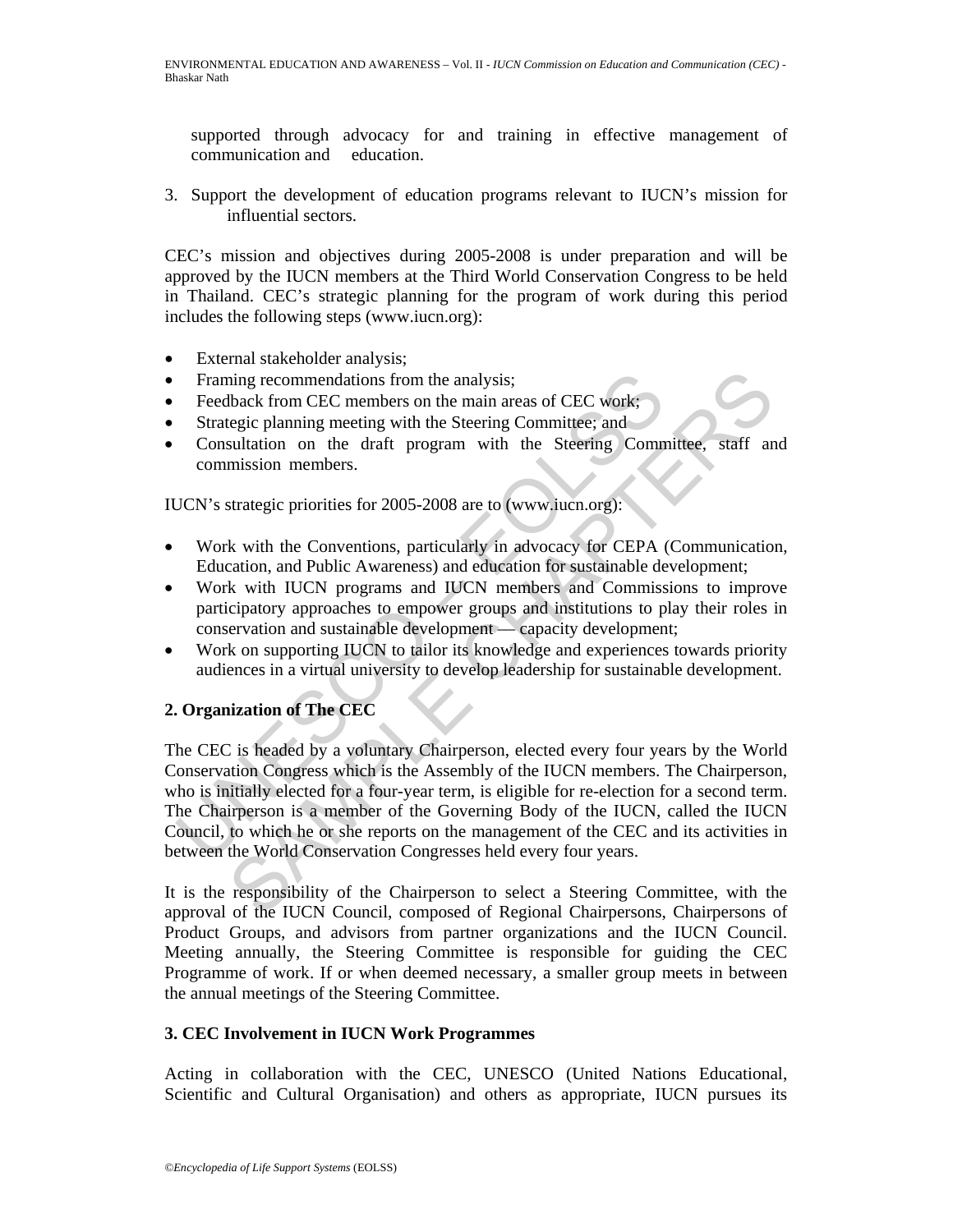objectives with programs of work that fall under two broad headings: CEPA (communication, education and public awareness) and ESD (education for sustainable development). The CEC is involved in both CEPA and ESD, and also in United Nations Decade of Education for Sustainable Development 2005-2014.

### **3.1. Communication, Education and Public Awareness (CEPA)**

Under this heading IUCN undertakes a program of work, which has three distinct elements, for the Global Initiative on Communication, Education and Public Awareness for the Convention on Biological Diversity (CBD):

ducation and public awareness network that is organized both region<br>de which is increasingly based on the internet. Specific activities unclude stimulating debate on issues of biodiversity, providing accustory<br>collects and and public awareness network that is organized both regionally and globall<br>this increasingly based on the internet. Specific activities under this element<br>stimulating debate on issues of biodiversity, providing access to *Program Element 1:* The goal of this element is to create a global communication, education and public awareness network that is organized both regionally and globally and which is increasingly based on the internet. Specific activities under this element include stimulating debate on issues of biodiversity, providing access to relevant projects and publications, and creating access to standards of good practice. "The CEC is potentially a valuable network to the CBD Parties providing access to know-how on planning and implementing effective communication and education strategies, as well as about how to manage knowledge and learning processes" (www.iucn.org).

As for IUCN, it is ready to assist the CBD Parties to, among others:

- Access expertise from the CEC network of specialists world-wide in response to requests from the CBD Parties;
- Access examples, case studies and resources on or relating to biodiversity education and communication;
- Solicit advice from the CEC network of experts on how to manage specific CEPA projects and activities;

*Program Element 2:* The purpose of this element is to exchange knowledge and expertise — specifically to provide problem solutions, based on education and communication, to the CBD Parties as well to practitioners and the stakeholders. Dedicated workshops and publications are the main instruments of choice with which this program element is executed.

*Program Element 3:* This element is concerned with capacity-building for communication, education and public awareness working in collaboration with UNEP, UNESCO, UNDP, UNITAR and WWF. The focus of capacity-building is to introduce new concepts, ideas and practices into nature conservation organizations with a view not only to transferring up-to-date knowledge to them but also to making their management structures and systems more robust and efficient. As for communication in CBD, the focus of this element is to promote the "wider landscape approach" to biodiversity conservation management in which people are at the heart of management issues so that the exercise becomes one of managing people (www.iucn.org). This contrasts with the conventional one-way approach to communication using press releases, brochures, websites and publications.